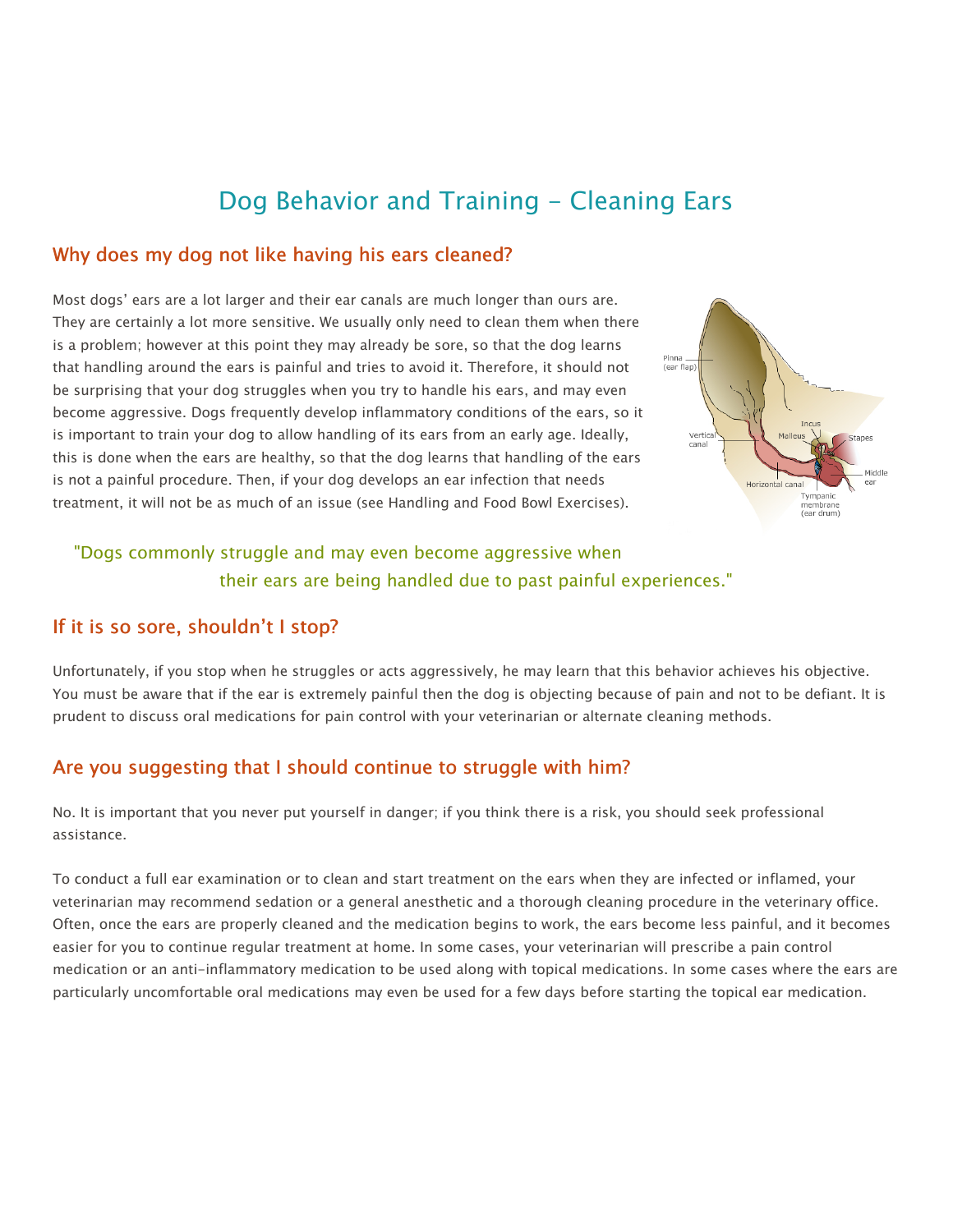## My dog is already very aggressive about having his ears touched. What should I do?

If your dog is showing signs of aggression, it may be necessary to use a muzzle before you begin treating the ears (see Muzzle Training). To learn how to gain safe and effective control with a head halter, see Training Products – Head Halter Training and Training Products – Head Halter Training – Synopsis. Again, be aware that pain will exacerbate fear and possibly aggression, and professional help in treatment may be the better option, rather than struggling with your pet.

#### "Your veterinarian may recommend heavy sedation or a general anesthetic."

Prevention of the behavior problem is obviously preferable, so once the current ear problem has resolved, you should begin to train your dog to allow his ears to be checked and gently cleaned as part of his routine grooming and to use food or toys as rewards to both distract your pet and to make positive associations with ear handling.

### My dog has just had his ears cleaned under an anesthetic, and I have been given drops to apply, but I can't get near him. What can I do?

Following the steps outlined below should solve the problem in the majority of cases.

## "In some cases, you will be more successful at applying the medication if you don't allow your pet to see the container, especially if it has developed an association between the bottle and painful treatments of the ear."

- 1. Ensure your dog is securely restrained using a nylon or plastic basket muzzle if necessary (see above). Alternately a leash and head halter can be used to control the head and muzzle while also allowing for release and reward if the pet shows no resistance.
- 2. Offer your dog a very delectable food treat with one hand and reach out towards one ear with the other. Repeat this exercise several times until your dog shows no flinching or avoiding on at least five successive occasions, then repeat on the other side. Move onto the next step when your dog consistently allows you to touch his ears.
- 3. Now offer your dog a treat and lift up the ear flap. Only reward those occasions when there is no flinching. Repeat as in step 2.
- 4. Next, progress to cleaning the ear flap with a mild cleanser or even just a damp cotton ball. Do not try to clean the ear canal at this stage. Start with short single wipes and then work up to multiple wiping sessions. Repeat as above.
- 5. Finally, have someone else feed the dog small pieces of favorite tidbits while you clean the ear canal and apply the medication as directed by your veterinarian. It may help to warm the medication up a little, especially if it has been refrigerated. In some cases, you will be more successful at applying the medication if you don't allow your pet to see the container, especially if he has developed an association between the bottle and painful treatments of his ear. To do this, hide the container within your hand and try to bring it up to his ear from the side, out of view of his eyes. Often if the treat is tasty enough and lasts long enough (e.g., peanut butter on a spoon or squeeze cheese), your dog may remain distracted and happy during the cleaning.
- 6. Finish with a treat and lots of praise and fuss.